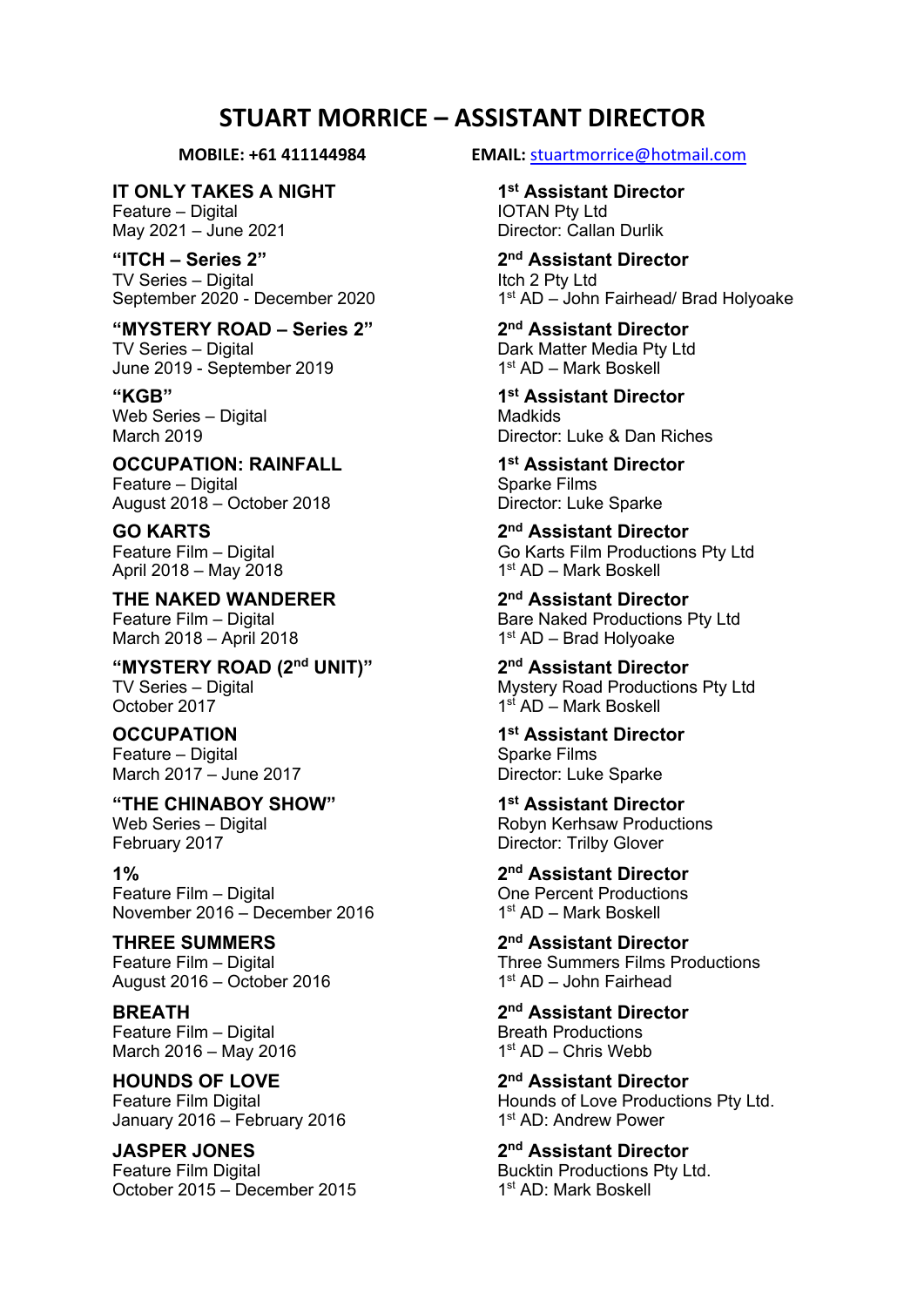**Continued…**

**OTHERLIFE 2nd Assistant Director** Feature Film Digital **Containers** CherLife Productions Pty Ltd. August 2015 – September 2015 1st AD: Michael Faranda

**"LITTLE LUNCH" 2nd Assistant Director** ABC 26 Part Television Series Gristmill/ Little Lunch Pty Ltd

**"WENTWORTH – Season 3" 2nd Assistant Director** Foxtel 12 part Television Series Digital Fremantle Media Pty Ltd.<br>March 2014 - August 2014 1<sup>st</sup> AD: Ian Kenny/ Sean E

**PAPER PLANES 2nd Assistant Director** Feature Film Digital **Paper Plane Productions Pty Ltd.** November 2013 – December 2013 1st AD: Mark Boskell

**KILL ME THREE TIMES 2nd 2nd Assistant Director** Feature Film Digital **Example 2** KM3T Productions Pty Ltd. September 2013 – October 2013 1st AD: Jamie Crooks

February 2013 – April 2013 1st AD: Chris Webb

**"SPARTACUS – WAR of the DAMNED" 2nd 2nd Assistant Director** 10 Part Television Series "Starz" Pacific Renaissance April 2012 – October 2012 1st AD: Axel Paton/ Hamish Gough

Feature Film 35mm Corn Corn Cob Productions January 2012 – March 2012  $1<sup>st</sup> AD: Toby Pease$ 

**"SPARTACUS – VENGEANCE" 3rd Assistant Director** 10 Part Television Series "Starz" Pacific Renaissance

Feature Film 35mm<br>May 2010 - July 2010 15 1st AD: Phil Jones  $May 2010 - July 2010$ 

**"CLOUD STREET" 3rd Assistant Director**  6 Part Television Series Cloud Productions February 2010 – May 2010 1st AD: Tony Gilbert

**"LOCKIE LEONARD" – Series 2 3rd Assistant Director**  26 Part Children's Television Series **Goalpost Pictures** February 2009 – July 2009  $\qquad \qquad$  1st AD: Vicki Bar/ John Fairhead

**"THE CIRCUIT" – Series 2 3rd Assistant Director**  6 Part SBS Drama Series September 2008 – December 2008 1<sup>st</sup> AD: Mark Boskell/ Vicki Barr

**THE PACIFIC" (Red Unit) On-set PA (Extra's AD)**<br>10 Part HBO Mini Series **Canadian Extra First Division Productions** October 2007 – June  $2008$ 

**"AUSTRALIA" On-set PA**  10 Part HBO Mini Series **Bazmark Productions** February 2007 – April 2007  $1<sup>st</sup> AD$ : Simon Warnock

**BLUE DOG 1st Assistant Director (2nd Unit)** Feature Film Good Dog Productions April 2015 – June 2015 **Director** Director/DoP: Ernie Clark

October 2014 – February 2015 **1st AD:** Andy Campbell/Nathan Croft

1<sup>st</sup> AD: Ian Kenny/ Sean Barnacle

**SON OF A GUN 2nd 2nd Assistant Director** Feature Film Digital **SOAG Productions Pty Ltd.** 

**EMPEROR 2nd 2nd Assistant Director**

March 2011 – October 2011 1st AD: Axel Paton/ Hamish Gough

**KILLER ELITE 3rd Assistant Director**

First Division Productions<br>1<sup>st</sup> AD: Sean Guest